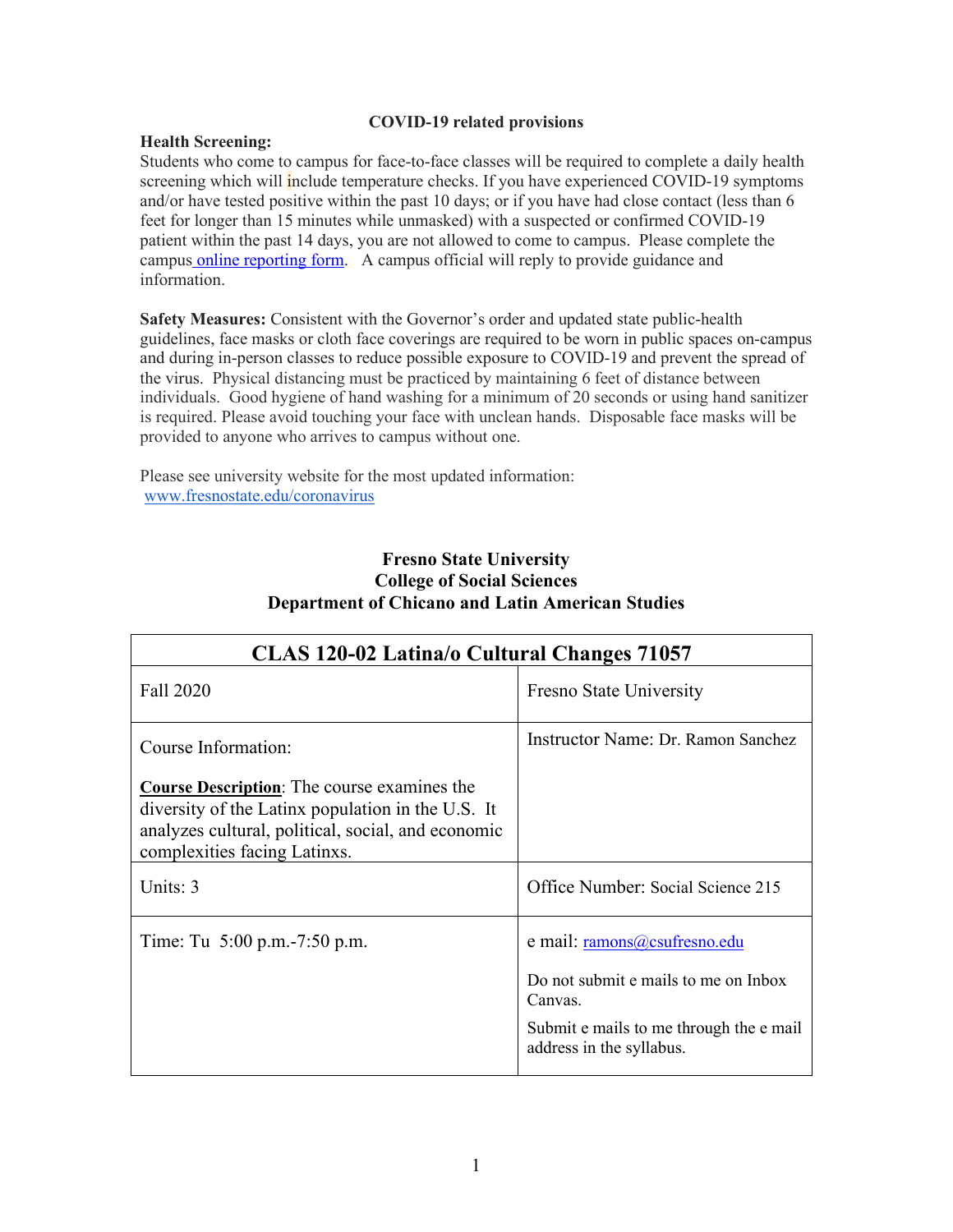| CLAS 120-02 Latina/o Cultural Changes 71057                                                                                                                                                     |                                                                                                                                                                                 |  |  |
|-------------------------------------------------------------------------------------------------------------------------------------------------------------------------------------------------|---------------------------------------------------------------------------------------------------------------------------------------------------------------------------------|--|--|
| Location: Social Science 111 and 202                                                                                                                                                            | Telephone: (559) 278-2239                                                                                                                                                       |  |  |
| Website<br>For help, contact the Academic Technology<br><b>Resource Center</b><br>Henry Madden Library 2131<br>559-278-7373<br>Monday - Friday 8:00 am - 5:00 pm<br>canvas@mail.fresnostate.edu | Office Hours: MW 11:45 a.m.-1:45<br>p.m., and T 3:50-4:50 p.m. or by<br>appointment<br>If office hours change, you will be<br>informed about the new office<br>hours' schedule. |  |  |
| Contact the Technology Service Desk if you are<br>experiencing problems after regular business<br>hours<br>559-278-5000                                                                         |                                                                                                                                                                                 |  |  |
| (Please note: the Help Desk does not have the<br>same tools available as the Resource Center and<br>has very limited support.                                                                   |                                                                                                                                                                                 |  |  |
| It is best to call between $8:00$ a.m.-5:00 p.m. for<br>assistance.)                                                                                                                            |                                                                                                                                                                                 |  |  |
| Contact information for the Department of Chicano<br>and Latin American Studies:<br>Phone: 278-2848<br>Office: Social Sciences 211                                                              |                                                                                                                                                                                 |  |  |
| Webpage:<br>http://www.fresnostate.edu/socialsciences/clas/                                                                                                                                     |                                                                                                                                                                                 |  |  |

# **Course prerequisite**: *CLAS 5 for CLAS majors.*

# **Required Textbooks and Materials**:

Norma Cantú and María Fránquiz, Eds., *Inside the Latin@ Experience*, 2010 There will also be other readings that will be assigned, e.g., Canvas, library reserved, handouts, scantron, projects, etc.

**Course Description**: **CLAS 120**. The course examines the diversity of the Latinx population in the U.S. It analyzes cultural, political, social, and economic complexities facing Latinxs.

# **Course Goals:**

1. provide students with intellectual tools for analyzing Latinx historical/social events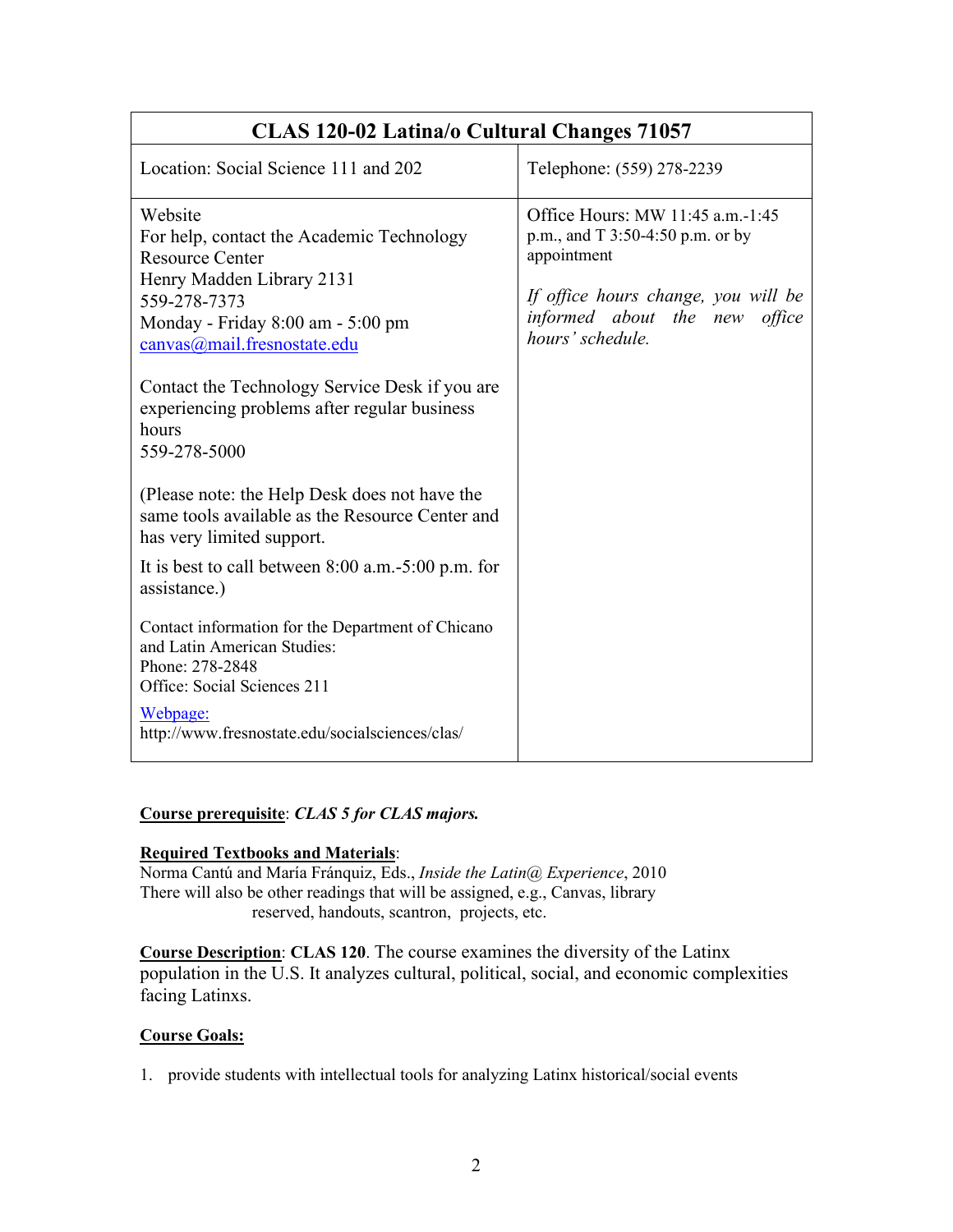- 2. promote the students' abilty to communicate their Latinx historical knowledge through oral and written formates
- 3. encourage students to examine the Latinox cultural diversity in their communities
- 4. provide students with skills with which to assess Latinx cultural social, political, and economic aspects
- 5. promote the students' ability to communicate their analyses of Latinx gender, race/ethnicity, and social class aspects

## **Course Objectives (Student Learning Outcomes)**:

Upon completion of the course, successful students will be able to:

- 1) apply intellectual tools to assist in understanding how Latinxs deal with social issues
- 2) distinguish the elements that are of importance in the history of Latinxs in the U.S.
- 3) recognize the evolving nature of Latinx communites
- 4) identify the particular cultural elements that shape, define, and inform the Latinx community
- 5) recognize the social, political, and economic forces that constrain and shape the structure of the Latinx community
- 6) analyze and evaluate the constructs of gender, race/ethnicity, and social class within the Latinx community.

## **Grading**:

Class participation is 10% of the course grade and there will be three short examinations (the first examination is 20% and examinations 2 is 20% and examination 3 is 20% of the course grade). There will two Discussion Board Assignments each worth 5% (together are 10% of the course grade) and two submitted editorials each worth 10% of the course grade (together 20% of the course grade).

- a) *Class participation* is essential in order for the student to be part of the dialogic learning environment and in evolving a broadening intellectual horizon. This may include group participation, which also essential in order to be part of the dialogue learning environment and in evolving a broadening intellectual horizon;
- b) *Examinations* will allow the student to engage the material in a structured manner. They will be multiple choice and true and false tests and will cover assigned readings, lecture material, and possibly other assignments, such as recordings, videos, or other course material;
- c) (*The student must complete and turn in all the required Discussion Board exercises when they are due in order for the student's work to be accepted*.) The Discussion Board assignment will involve the following. There will be required Discussion Board readings and responses to them that address a statement assignment or question(s) the Professor will supply.
- d) The student will write two *editorials*, which the student will submit to the Professor, who will evaluate them and return them to the student.

## **If the assignments are not turned in when they are due,**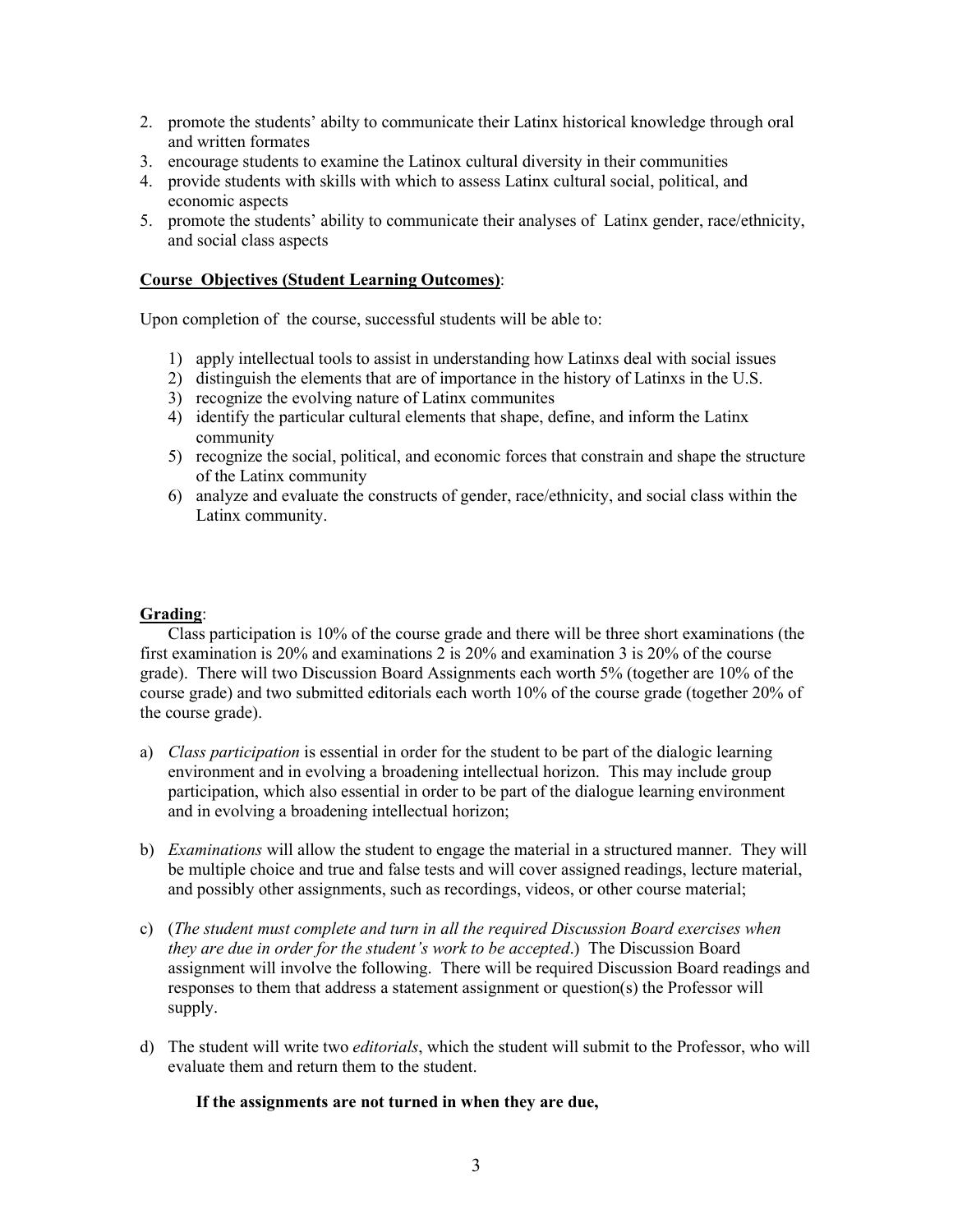### **they WILL NOT BE ACCEPTED!**

Please see Discussion Board Assignment information sheet for details.

The outcome of fulfilling the Discussion Board Assignment will be that the student will demonstrate critical thinking in oral and written forms.

Exams and paper will be graded on the following basis:

A=90-100 B=80-89 C: 70-79 D=60-69 F=0-59

The following letter grading system, and criteria, will be applied to all writing assignments:

A: an exam or paper that is clearly excellent. There is specific and convincing detail, and ideas are developed with insight and maturity. It demonstrates clear, logical organization, a creative and varied use of language, mature sentence structure, and mastery of mechanics.

B: a more than adequate exam or paper that has an organization of ideas, specific detail, and some insight. It demonstrates correct use of language, some sentence variety, and few mechanical errors.

C: an adequate exam or paper that is less mature in thought or less well-handled in terms of organization, supporting detail, sentence structure, word choice, or mechanics. Also, it may ramble and the organization is weak, lacks supporting detail and sentence variety. Mechanical errors may occasionally obscure meaning.

D: an exam or paper that has almost no redeeming qualities. It lacks organization, clarity, and supportive detail. Serious defects in sentence structure and mechanics frequently obscure meaning.

F: an exam or paper where either the response is off the topic, the response is minimal (a few sentences), or the paper is so mechanically deficient it is unreadable.

Other points to consider are that a good paper:

- 1) Integrates as much information from the greatest variety of sources possible.
- 2) Is well written. It has a thesis and includes an introduction, a discussion of specific evidence, and a conclusion. Avoid misspellings, typos, and grammatical errors.
- 3) Includes evidence of originality and creativity. It should reflect your own thoughts; PLAGIARISM WILL NOT BE TOLERATED. According to the 2016-17 Fresno State University General Catalog "Plagiarism is a specific form of cheating that consists of the misuse of the published and/or unpublished works of others by misrepresenting the material so used as one's own work. Grade substitution shall not be applicable to courses for which the original grade was the result of a finding of academic dishonesty." If there are any cases of suspected cheating or plagiarism, you will receive an automatic "F" for the course and you will be reported to the competent university authorities.
- 4) If you use another author's words, be sure to indicate this by employing quotation marks and citing the author and page number. AVOID AT ALL POSSIBLE COSTS, RELYING HEAVILY ON QUOTES.
- 5) Develops points completely, but does not include irrelevant data.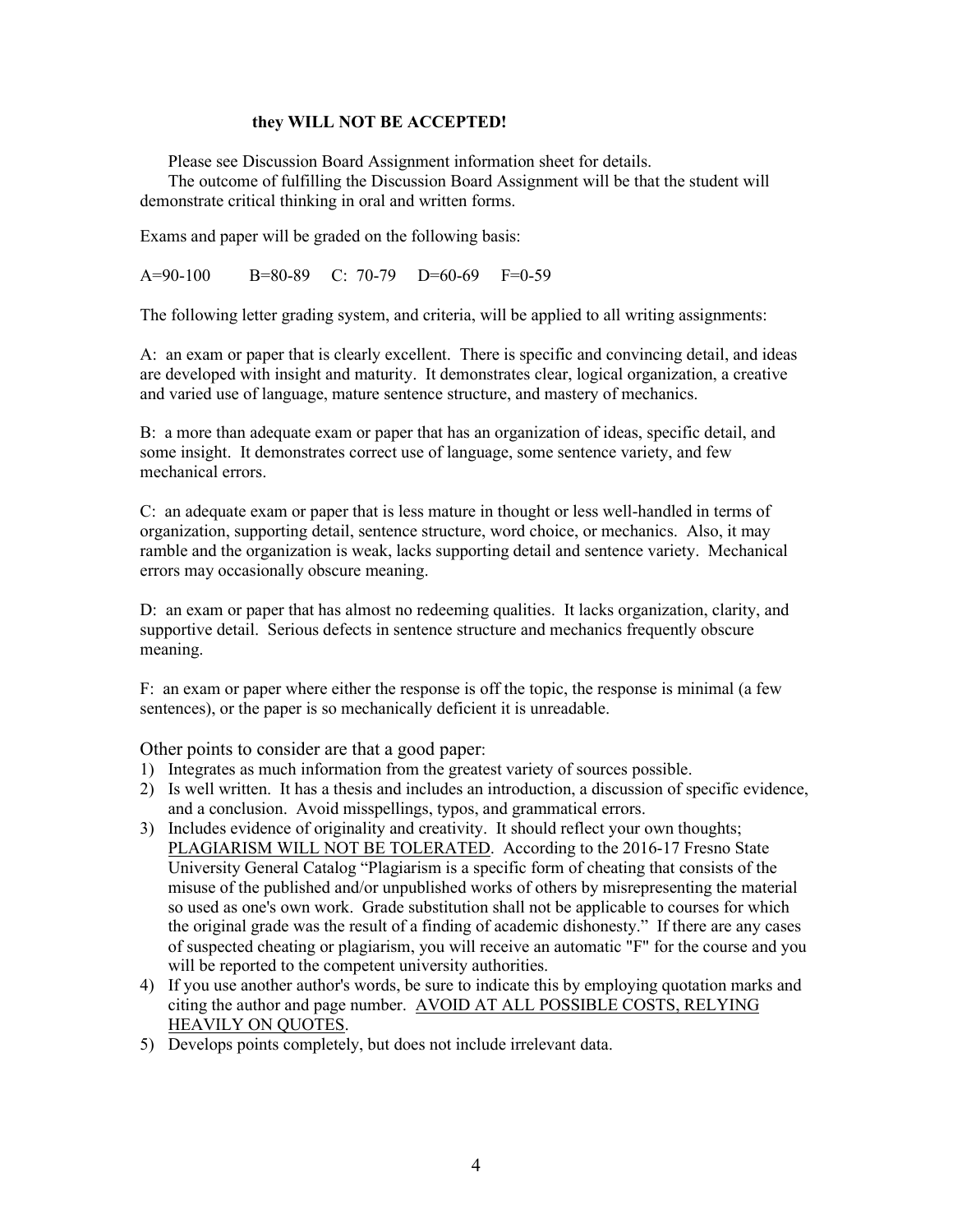**You have assigned readings from the course text(s) and other assigned material, and the examinations will contain questions from the course readings. You are responsible for the readings.**

**Each examination will have a specific date and time limit to be taken in and you will only have one attempt to complete the examination.**

#### **Assignments:**

**I do not accept late papers or other assignments.**

**I do not accept assignments submitted through e mail.**

**No Make-up exams will be permitted.**

**Missed work due to non-fulfilment of assignments, e.g., an examination, in compliance with course dates and time will require documentation and a legitimate reason that the instructor at his discretion will or will not accept.**

**If for any reason you cannot turn in your assignment on time, you must speak to the instructor. Once again, the instructor at his discretion will or will not accept the reason.**

**If the instructor accepts your excuse as valid and allows the work, e.g., a paper, to be turned in late, the work will not get full credit, points will be deducted on such a late assignment.**

ALL HOMEWORK OR ASSIGNMENTS ARE TO BE TYPED UNLESS OTHERWISE NOTIFIED.

**Attendance Policy:** Roll will be taken on a regular basis. Regular attendance is crucial for successful completion of this course.

**Tardiness:** Student Tardiness is a distraction for the professor and for other students. Leaving before class ends is equivalent to arriving late and is a distraction. Consequently, please refrain from walking in and out of the classroom while class is in session.

Other points to consider are that a good paper or exam:

1. Integrates as much information from the greatest variety of sources possible.

2. Is well written. It has a thesis and includes an introduction, a discussion of specific evidence, and a conclusion. Avoid misspellings, typos, and grammatical errors.

3. Includes evidence of originality and creativity. It should reflect your own thoughts; PLAGIARISM WILL NOT BE TOLERATED. PLAGIARISM is defined by the 1999-2000 CSU-Fresno General Catalog as "a specific form of cheating that consists of the misuse of the published and/or unpublished works of others by misrepresenting the material so used as one's own work." (p. 480.) Examples of plagiarism are: Failure to use appropriate referencing when using the words or ideas of other persons. Altering the language, paraphrasing, omitting, rearranging, or forming new combinations of words in an attempt to make the thoughts of another appear as your own. I will apply this definition on all written assignments. Also, see p. 480 in the General Catalog for the definition of Cheating. If there are any cases of suspected cheating or plagiarism, you will receive an automatic "F" for the course and you will be reported to the competent university authorities.

4. If you use another author's words, be sure to indicate this by employing quotation marks and citing the author and page number. AVOID AT ALL POSSIBLE COSTS, RELYING HEAVILY ON QUOTES.

5. Develops points completely, but does not include irrelevant data.

\* **Scheduling Caveat:** The schedule and procedures for this course, accurate at the time of writing, are subject to change in the event of extenuating circumstances.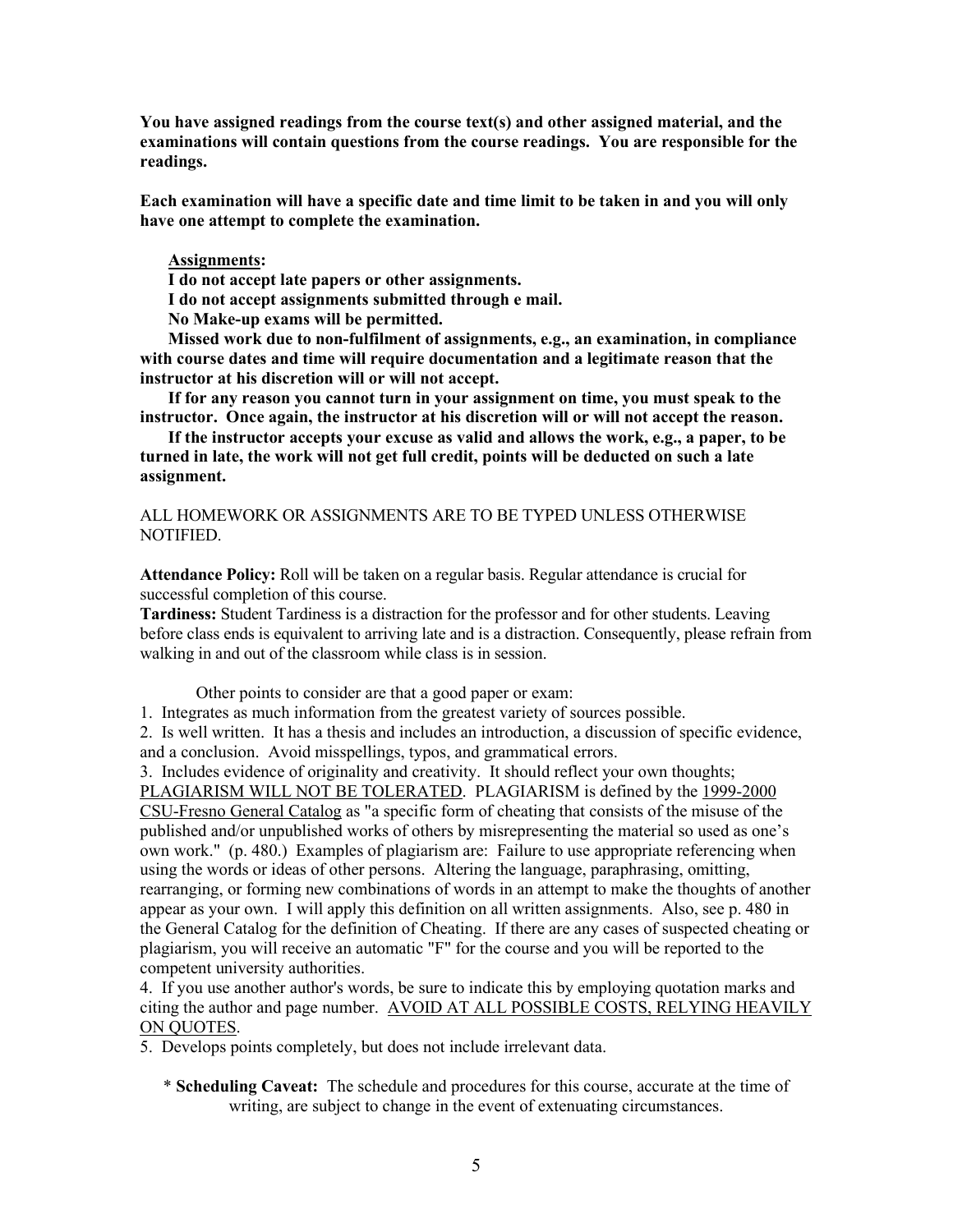### **Course Schedule**:

#### **Week 1**

25 August: Course introduction and general background.

Assignment: "Introduction," pp. xv-xxiii and "A Final Look, " pp. 227-233.

#### **Week 2**

1 September: Topic: aspirations, assumptions, and vision. Assignment: "State Federal Relations Concerning Latin@ Civil Rights in the United States," pp. 23-36.

### **Week 3**

*7 September: Labor Day*

8 September: Topic: Pseudo-science: legal discourse and double-speak and rights: legality and Illegality. Assignment: "Making, Buying, Selling, Using the Umbrella," pp. 75-92. Film documentary, *A Class Apart*.

#### **Week 4**

15 September: Discussion Board 1.

#### **Week 5**

22 September: Topic: Ethnic cultural interpretation and contextual impact. Topic: Who defines and how is one defined? Assignment: "Politics of Aesthetics: Mariachi," pp. 193-209.

#### **Week 6**

29 September: Examination 1.

#### **Week 7**

6 October: Topic: Racial segregation and discrimination and doublethink. Submit Editorial 1, 6:00 a.m, to 11:59 p.m.

#### **Week 8**

13 October: Topic: who authorizes what is ethnic art? Assignment: "From Boricua Dancers to Salsa Soldiers," pp. 211-226.

### **Week 9**

20 October: Topic: Social/cultural construction of ethnicity, and art opening up ethnic space. Film documentary, *Compañeras*.

#### **Week 10**

27 October: Discussion Board 2, 5:00 p.m.-6:00 p.m.

#### **Week 11**

3 November: Topic: Tuerner Thesis. Assignment: Assignment: "Language and Identity of Immigrant Central American Pentecostal Youth in Southern California," pp. 129- 147.

#### **Week 12**

10 November: Examination 2.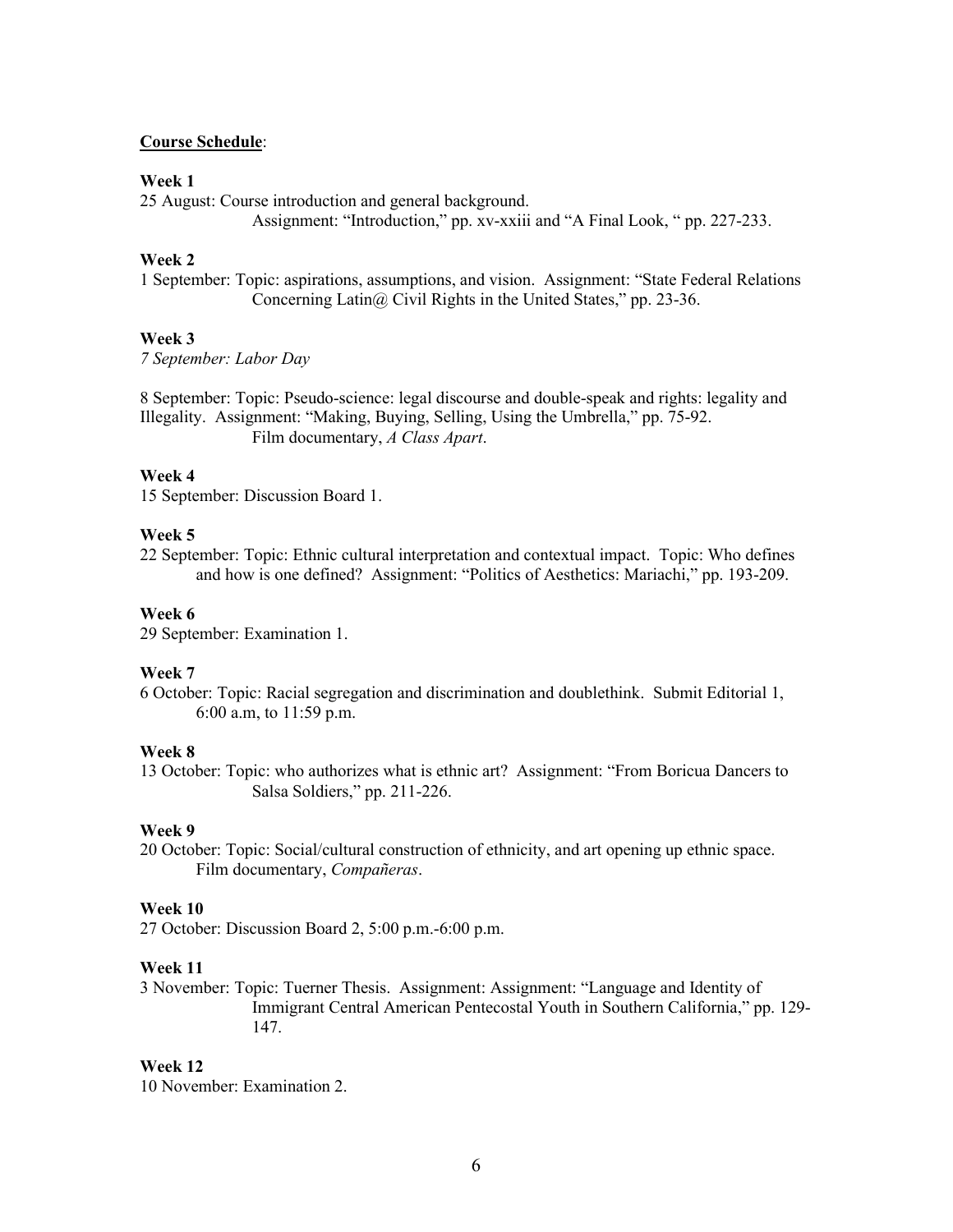11 November: *Veteran's Day*

## **Week 13**

17 November: Topic: Promoting and replacing labels: impact of Latinx and Hispanic elite and community members on ethnic identity. Film documentary, *The Longoria Affair*. Assignment: "Biliteracy," pp. 93-109.

## **Week 14**

24 November: Discussion. Submit Editorial 2, 6:00 a.m, to 11:59 p.m.

*25-27 Thanksgiving Break*

## **Week 15**

1 December: Issues about old and new: cultural roots. Assignment: "Literary Currency: coined Contributons of Latin@ Literature in the United States," pp. 173-191.

## **Week 16**

8 December: Topic: Reassessment. Review ethnicity issues identity and community in the 21<sup>st</sup> century. "Staging the Self, Staging Empowerment: An Overview of Latina Theater and Performance," pp. 151-172.

*Final examinations:* December 14-17

# **CLAS 120-06 final examination Tuesday, December 15, 5:45 p.m.-7:45 p.m**

## **Class Information**:

- 1. Read the material before class.
- 2. Please take good notes.
- 3. If, in the course of the lecture, you have a question, immediately raise your hand and I will break into the lecture to answer your question.
- 4. If you do miss class, try to get notes from a friend.
- 5. If you come in tardy, do not disturb the class.
- 6. THERE WILL BE NO TALKING IN CLASS.
- **7.** The student handles all withdrawals, normal or late. **There will be no withdrawals, (unless under very special circumstances) after the midterm.**
- 8. I do not drop you; you must handle the drop procedure and paperwork yourself. Failure to withdraw in the correct fashion will result in an "F."
- 9. The Registrar in the normal fashion will inform you of your semester grade. Neither do I inform you of your grade over the telephone. I do not release grades to anyone but you, unless I receive a dated and signed request from you that I do so.
- 10. I DO NOT DISCUSS INDIVIDUAL GRADES OR EXAMS IN THE CLASS. THAT IS WHAT MY OFFICE HOURS ARE FOR. Please use the office hours if you have have difficulties. Keep in mind that with all the good will in the world, I can do very little for yu in the last two weeks of the xourse (and paradoxically that is generally when I get the most business about difficulties in the course).
- 11. **You are responsible for knowing how you stand in this class. Pick up your tests and papers. I give out your grade to no one but you. Only with a dated signed request will I give your grade to someone.**
- 12. Everyone has the same responsibilities to read the texts, study, take good notes, ask questions when necessary, take all exams and quizzes, and attend class. If you do these things, you should do well.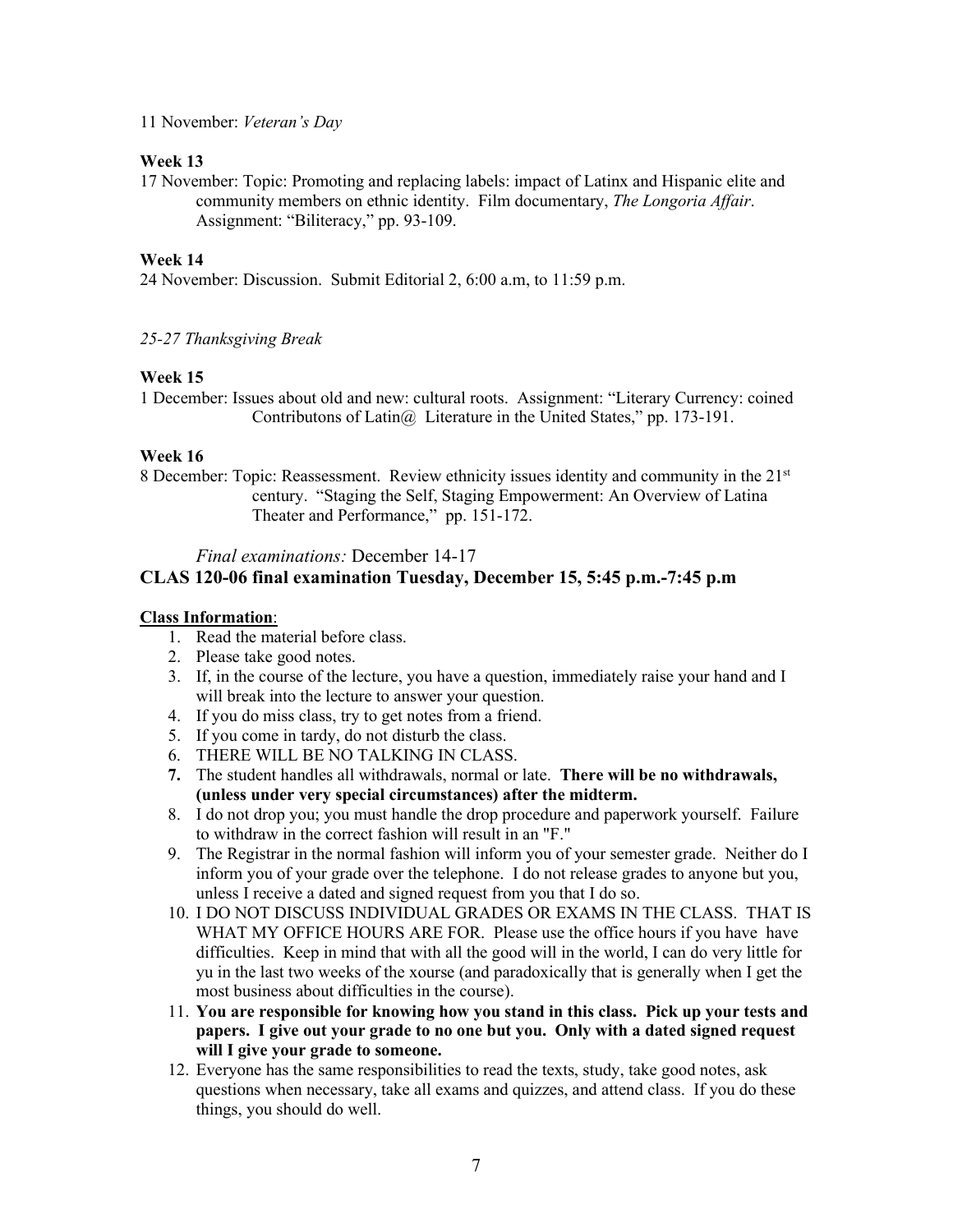### **Contact information for dean**

If there are questions or concerns that you have about this course that you and I are not able to resolve, please feel free to contact the Dean to discuss the matter: Interim Dean Jeffrey Cummins, Colleg of Socia Sciences, [jcummins@csufresno.edu,](mailto:jcummins@csufresno.edu) 559-278-3013.

## **University Policies**:

## **Intellectual Property provision**

As part of your participation in virtual/online instruction, please remember that the same student conduct rules that are used for in-person classrooms instruction also apply for virtual/online classrooms. Students are prohibited from any unauthorized recording, dissemination, or publication of any academic presentation, including any online classroom instruction, for any commercial purpose. In addition, students may not record or use virtual/online instruction in any manner that would violate copyright law. Students are to use all online/virtual instruction exclusively for the educational purpose of the online class in which the instruction is being provided. Students may not re-record any online recordings or post any online recordings on any other format (e.g., electronic, video, social media, audio recording, web page, internet, hard paper copy, etc.) for any purpose without the explicit written permission of the faculty member providing the instruction. Exceptions for disability-related accommodations will be addressed by Services for Students with Disabilities (SSD) working in conjunction with the student and faculty member.

**Cheating and plagiarism**: Cheating and/or plagiarism will not be tolerated in this course. University policy defines "cheating" as "the practice of fraudulent and deceptive acts for the purpose of improving a grade or obtaining course credit. Typically, such acts occur in relation to examinations. It is the intent of this definition that the term 'cheating' not be limited to examination situations only but that it include any and all actions by a student which are intended to gain an unearned academic advantage by fraudulent and deceptive means." University policy defines "plagiarism" as "a specific form of cheating which consists of the misuse of the published and/or unpublished work of another by representing the material so used as one's own work." Depending on the seriousness of the action, a student may be penalized by "F" on the assignment up to an "F" in the course and the filing of a Cheating/Plagiarism Report to be placed in the student's permanent academic record.

**Disabilities:** If you are disabled student, please contact the Services for Students with Disabilities Office (SSD Office). When you identify yourself to the instructor, please present the intrustor with a letter from the SSD Office so that reasonable accommodation for learning and evaluation within the course are made.

**Classroom conduct:** Members of the C.S.U.,Fresno academic community adhere to principles of academic integrity and mutual respect while engaged in university work and related activities [Honor Code]. Student are responsible for following the University's policies regarding conduct of courses, including cheating, plagiarism, and classroom disruption. Policies can be found in the Catalog and the Schedule of Courses.

**Title IX** makes it clear that violence and harassment based on sex and gender are Civil Rights offenses subject to the same kinds of accountability and the same kinds of support applied to offenses against other protected categories, such as race, national origin, etc. If you or someone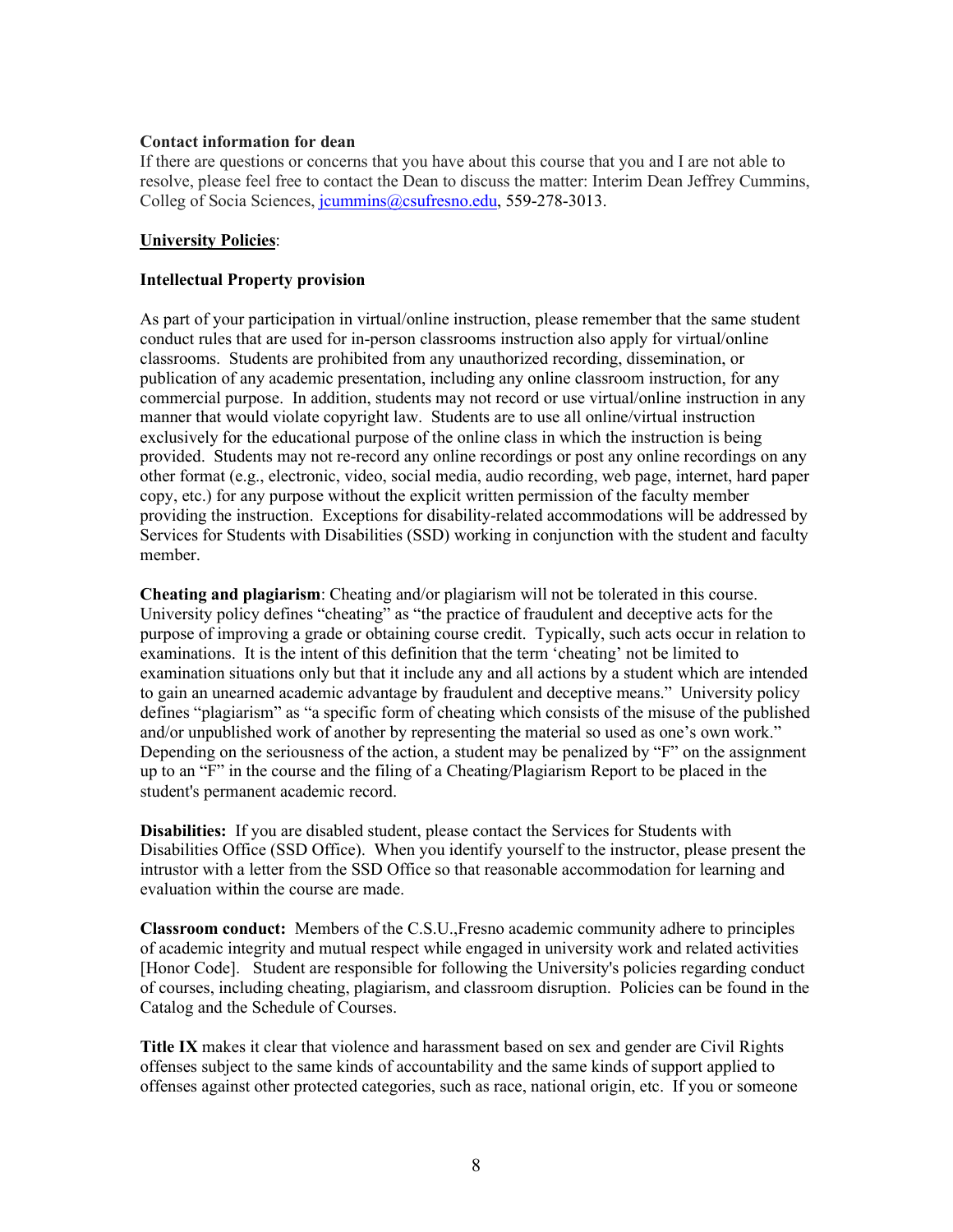you know has been harassed or assaulted, you can find the appropriate resources here: <http://www.fresnostate.edu/adminserv/hr/title-ix/>

**Dropping the class:** Be aware that as per university policy, students may withdraw from the class for any reason during a limited time at the start of the semester (you are responsible for checking policy and deadline). After that time, students may for a time drop a class only for "serious and compelling reasons" and later only "for circumstances beyond the student's control." (You are responsible for checking policy and deadlines.)

**Honor Code:** "Members of the CSU Fresno academic community adhere to principles of academic integrity and mutual respect while engaged in university work and related activities." You should:

- (a) understand or seek clarification about expectations for academic integrity in this course (including no cheating, plagiarism and inappropriate collaboration)
- (b) neither give nor receive unauthorized aid on examinations or other course work that is used by the instructor as the basis of grading.
- (c) take responsibility to monitor academic dishonesty in any form and to report it to the instructor or other appropriate official for action.

[http://www.csufresno.edu/academics/policies\\_forms/instruction/syllabus\\_template\\_FALL\\_2006.](http://www.csufresno.edu/academics/policies_forms/instruction/syllabus_template_FALL_2006.htm) [htm](http://www.csufresno.edu/academics/policies_forms/instruction/syllabus_template_FALL_2006.htm)

**Computers:** "At California State University, Fresno, computers and communications links to remote resources are recognized as being integral to the education and research experience. Every student is required to have his/her own computer or have other personal access to a workstation (including a modem and a printer) with all the recommended software." Computer labs on campus are available (e.g., SS202, PHS107).

**Copyright policy:** Copyright laws and fair use policies protect the rights of those who have produced the material. The copy in this course has been provided for private study, scholarship, or research. Other uses may require permission from the copyright holder. The user of this work is responsible for adhering to copyright law of the U.S. (Title 17, U.S. Code).To help you familiarize yourself with copyright and fair use policies, the University encourages you to visit its [copyright web page.](http://www.lib.csufresno.edu/libraryinformation/campus/copyright/copyrtpolicyfull.pdf) Digital Campus course web sites contains material protected by copyrights held by the instructor, other individuals or institutions. Such material is used for educational purposes in accord with copyright law and/or with permission given by the owners of the original material. You may download one copy of the materials on any single computer for noncommercial, personal, or educational purposes only, provided that you (1) do not modify it, (2) use it only for the duration of this course, and (3) include both this notice and any copyright notice originally included with the material. Beyond this use, no material from the course web site may be copied, reproduced, re-published, uploaded, posted, transmitted, or distributed in any way without the permission of the original copyright holder. The instructor assumes no responsibility for individuals who improperly use copyrighted material placed on the web site.

# CLAS 120 Discussion Board Assignment:

(*The student must complete and turn in all the required Discussion Board exercises when they are due in order for the student's work to be accepted*.)

## **If the assignments are not turned in when they are due, they WILL NOT BE ACCEPTED!**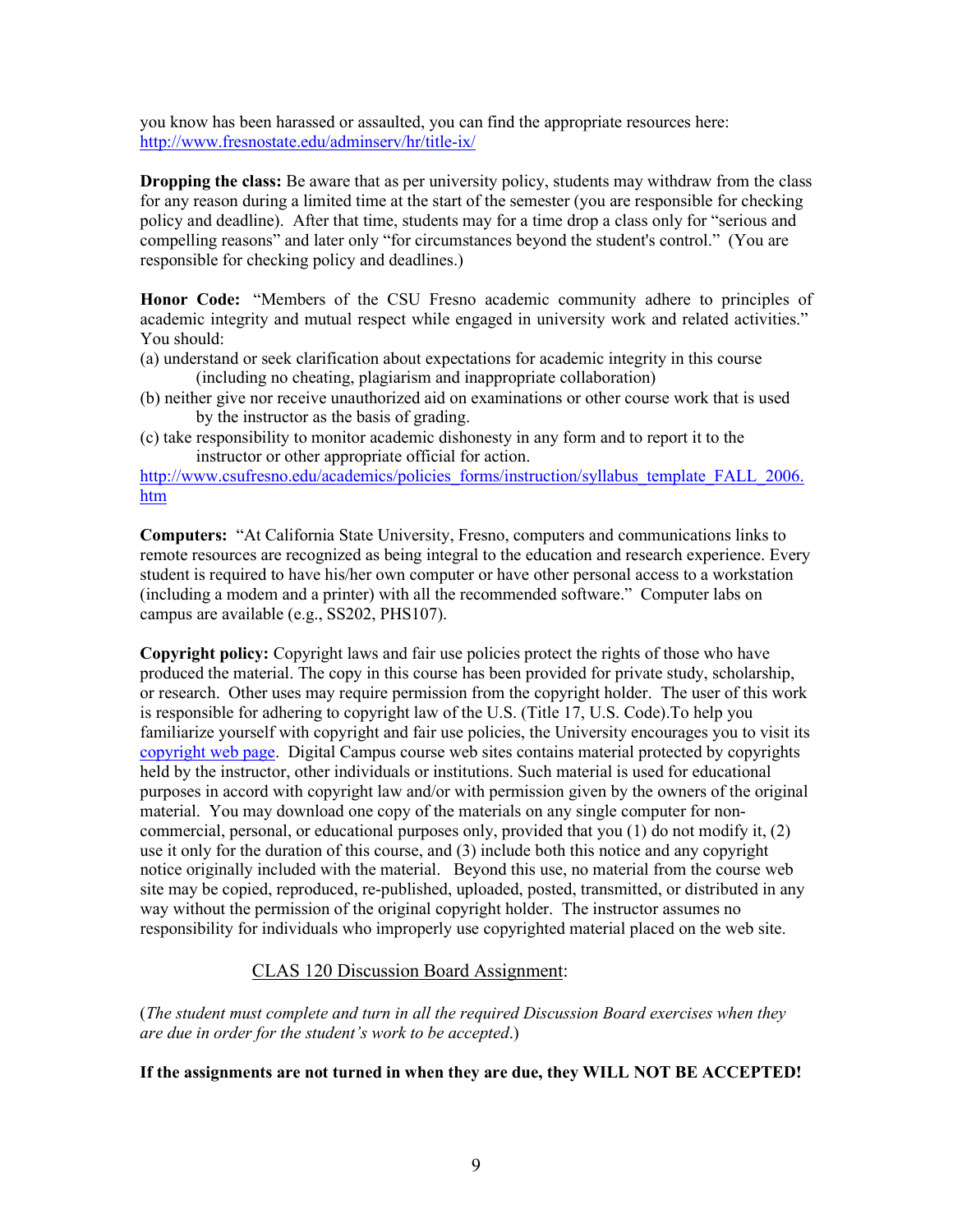\*There will be two discussion assignments and two editorials.

- (1) The student will read assigned Discussion Board reading(s).
- (2) The student will respond to the readings by answering the statement assignment or question(s) the Professor will supply.
- (3) Based on this, the student will write two editorials.
- (4) The student will submit each editorial to the Professor, who will evaluate it using a rubric (see below) and return it to the student.
- (5) The outcome of this will be that the student will demonstrate critical thinking in oral and written forms.

#### **Part 1**

### **The Discussion part of the assignment requires the following***.*

- (1) There will be two Discussion Board exercises.
- (2) For each Discussion Board exercise, you will read the Instructor required reading(s) and reply to the Professor's statement assignment or question(s).
- (3) During these Discussion Board periods, you will have limited time to complete the assignment. You will complete each of the Discussion Board exercises. During the Instructor assigned time and date, you will access by going to the Discussion Board Module.
- (4) Log into Canvas and fulfill the required work.
- (5) If a student accesses the Discussion Board exercise after the allotted class time, he/she will get no points at all. If the student does not fulfill the assignment, the student will get no points at all.
- (6) You must first submit a statement addressing the chosen question before you can reply to the statements of your fellow students. Once the initial statement is submitted, each student must participate by replying at least three times to different fellow members' statements. The initial statement does not count as one of the replies. Through this interaction, you will engage in a dialogue with the other members of the class that seek to use critical thinking and to challenge each other in a respectful but educational manner.

(If you do not create an initial statement, you will get no credit.) (If you do not communicate with your fellow students at all or do not for the minimum of three times, you will receive no credit.)

The outcome of this will be that the student-to-student interaction will allow for introductions and a form of collaborative learning, emphasizing the cooperative nature of the learning developing relationship in which students share responsibility for learning with each other and discuss divergent understandings.

#### **Part 2**

#### **\*Editorials will require the following**:

One inch margins Double-spaced Times New Roman 12 font The report must have a thesis that addresses the assignment question chosen by the group. The body must be focused, coherent. The report must have a conclusion. The beginning of a paragraph must be indented five spaces.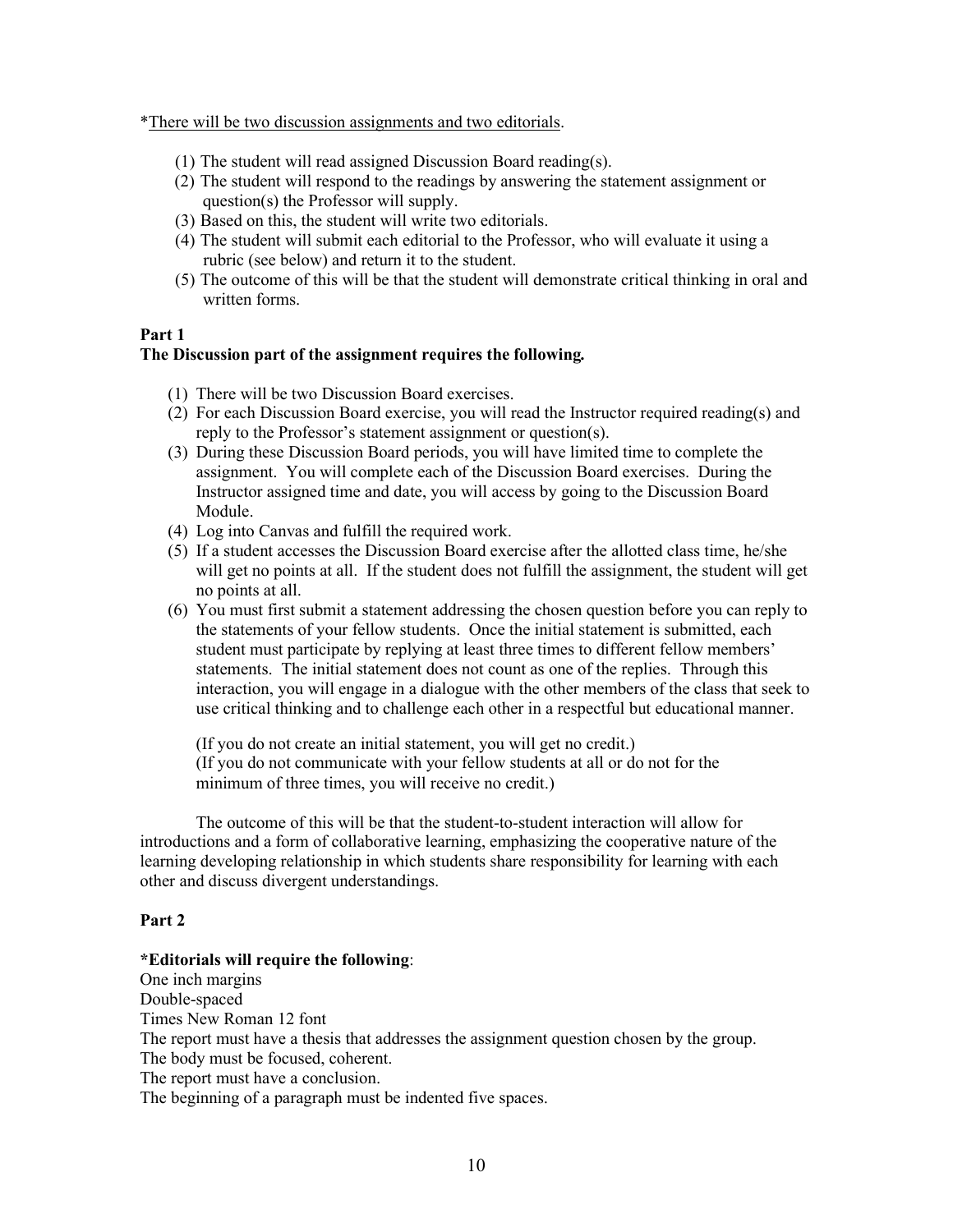The introduction and conclusion cannot have body material.

The editorial must not be a *regurgitation* of the article you read. The editorial must not tell the reader what was in the assigned article. The article is the takeoff platform for your

paper that is based on the assigned question.

You can use an idea from the article and you can cite from it for support. The report cannot be opinion. Reason must be used.

- (1) Based on the first part of the exercise, each student will write a short editorial (500 words) and submit it to the Professor.
- (2) The editorial will be submitted by the student during class on a Professor assigned date. If the assignment is not turned in when it is due, it WILL NOT BE ACCEPTED!
- (3) This work will be reviewed, using a rubric. (See Appendix A at the end for the rubric.).

## **Grading**:

The two Discussion Board assignments and two submitted editorials, which will be worth the following:

1<sup>st</sup> Discussion Board exercise: worth 100 points Total: points student earns x 5% 1<sup>st</sup> Editorial: (submitted to professor): worth 100 points Total: points student earns x 10%

> 2nd Discussion Board exercise: worth 100 points Total: points student earns x 5% 2<sup>nd</sup> Editorial: (submitted to professor): worth 100 points Total: points student earns x 10%

# \*\*Editorial rubric B

| <b>CATEGORY</b>          | Meets Standards                                                                                                                                                                   | Does Not Meets Standards                                                                                                      | Points |
|--------------------------|-----------------------------------------------------------------------------------------------------------------------------------------------------------------------------------|-------------------------------------------------------------------------------------------------------------------------------|--------|
| Position<br>Statement    | The position statement<br>provides clearly, or with<br>only a few problems, a<br>statement of the author's<br>position on the topic with<br>strong premises.                      | A position statement is<br>present, but does not make<br>the author's position clear or<br>there is no position<br>statement. |        |
| Evidence and<br>Examples | All or most of the evidence<br>and examples are specific,<br>relevant and explanations<br>are given that show how<br>each piece of evidence<br>supports the author's<br>position. | Little or no evidence and<br>examples are relevant<br>AND/OR are not explained.                                               |        |
| Information<br>use       | Information used in a<br>relevant, reliable manner<br>that is cited appropriately.                                                                                                | Little or no relevant nor<br>reliable information used<br>and no appropriate citation<br>format.                              |        |